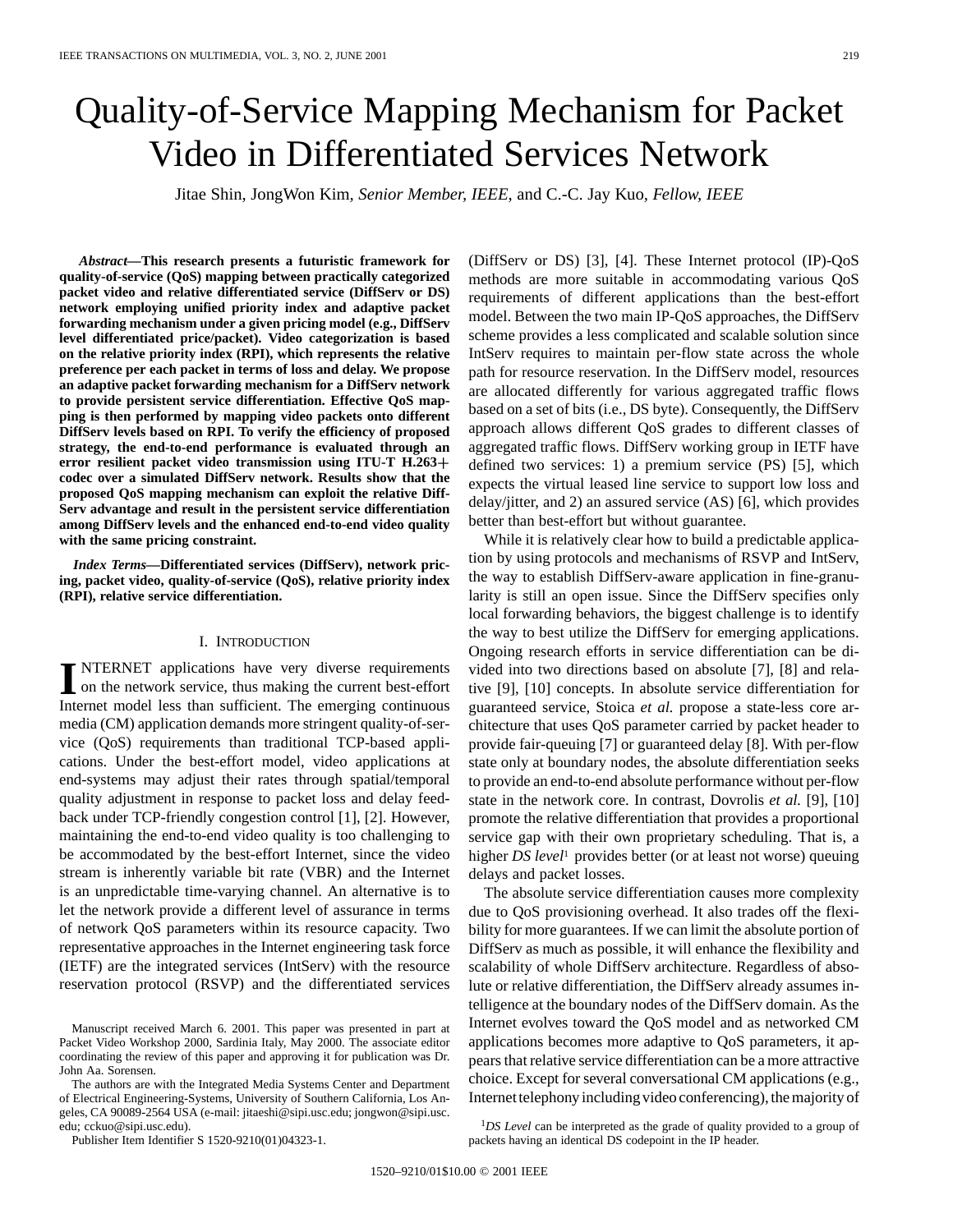networked CM applications are tolerant to occasional delay/loss violations. Hence, they do not require tight delay/loss bounds, which can be better provided by DiffServ PS<sup>2</sup>. For streaming video applications, whose encoding/decoding is more resilient to the loss-rate and delay fluctuations, the DiffServ AS seems better match. Thus, we can focus on the relative service differentiation and the AS of DiffServ for streaming video applications.

With an appropriate pricing rule, how to exploit relative differentiation for CM applications is a key factor to the successful deployment of DiffServ. The persistency of service differentiation is related to the pricing infrastructure of the Internet service provider (ISP). Only with persistent QoS provisioning in place, the service level can be pre-specified in the service level agreement (SLA) between ISP and end users. Thus, under a subscription-based pricing model for differentiated service quality among DS levels specified in the SLA, a futuristic framework for QoS mapping between practically categorized packet video and relative DiffServ network employing unified priority index and adaptive packet forwarding mechanism is proposed in this paper. In this framework, the video application at the source grades the chunks of its content by certain indexes (i.e., categories for packets) according to their importance in end-to-end QoS (e.g., in terms of loss probability and delay). Since these indexes reflect the desired service preference of a packet compared to others in fine-granularity, we denote it as relative priority index (RPI), which is further divided into a relative loss priority index (RLI) and a relative delay priority index (RDI). Then, the QoS control takes place in the form of assigning each packet with an appropriate DS level, which we call *QoS mapping*. Via the RPI association for each packet, an efficient (i.e., content-aware) mapping can be coordinated either at the end application or at the boundary node. Note that the efficiency of QoS mapping is also dependent on the persistent network differentiation for aggregated flows based on the DS level. That is, regardless of network load fluctuations, the DiffServ needs to provide persistent packet forwarding for an efficient QoS mapping, based on queue management and scheduling. With more persistent DiffServ network, the CM applications including streaming video can be built more reliably and less costly.

The main contribution of this paper is to propose a relative service differentiation framework connecting CM application, especially streaming video application, through the proposed RPI. It is divided into the following issues:

- 1) a relative priority based per-packet video categorization in terms of delay and loss;
- 2) an adaptive packet forwarding mechanism for aggregate flows to provide persistent DS levels, and
- 3) an effective QoS mapping between application categories and DS level under the pricing cost constraint of relative service differentiation network.

Actually, this framework belongs to the joint source-channel coding, more specifically unequal error protection (UEP) technique. Commonly, UEP enables a prioritized protection for source layers (e.g., layered streams of video). It can be realized at the transport-end with different levels of forward

2Note that DiffServ PS can be regarded more in-line with the absolute differentiation than the relative differentiation.

error correction (FEC) and/or automatic repeat request (ARQ) for each layer [11]–[14]. However, to the best of our knowledge, none of the UEP approaches have touched the issue of packet-level fine-grained prioritization of the proposed RPI instead of layered protection. Especially for DiffServ network, only layered prioritization in absolute differentiation sense has recently been proposed in [15], utilizing the video object layer of MPEG-4 and different packet discarding mechanism.

The rest of this paper is organized as follows. The overall framework of the proposed QoS mapping framework is described in Section II. Video categorization with RPI according to several criteria is examined in Section III for the case of ITU-T H.263+ video [16]. By investigating the error resilient version of  $H.263+$  stream, the RPI is assigned so that different video packets can be tied with the relative loss-rate/delay differentiation of DiffServ networks. Then, the adaptive packet forwarding mechanism is proposed in Section IV to support persistent DS levels, adopting the commonly accepted random early detection (RED) [17] or weighted fair queuing (WFQ) [18] combination. An effective QoS mapping guidance using proposed content-aware forwarding mechanism is presented for several possible DiffServ deployment scenarios in Section V. Performance assessments by using network simulator (ns) [19] and  $H.263+$  video are given in Section VI, where the implications of experimental results are also discussed. Concluding remarks and future works are given in Section VII.

## II. OVERALL PROPOSED QoS MAPPING FRAMEWORK IN DIFFSERV NETWORK

# *A. Overall QoS Mapping Framework*

QoS parameters defined to measure service quality include latency (delay and delay jitter), packet loss-rate, and throughput. Among them, throughput (or allocated bandwidth) represents the requested rate to initiate and sustain a CM application. Once the CM application is established and operational, it becomes less critical if the application has the adaptation capability to the available bit rate. With the relative differentiation in mind and the throughput is per-flow QoS parameter, we currently exclude the throughput from the per-packet QoS parameters. Instead, we are assuming that the traffic conditioning entities of the DiffServ network is taking care of the throughput negotiation. Note that the relative Diff-Serv concept is more flexible in terms of bandwidth guarantee. Thus, in our QoS mapping mechanism, the basic QoS 2-tuple *delay, loss* is considered and requested to different degrees by end-user applications, anticipating different guarantee (or assurance) levels for the QoS tuple based on the price that the end-user is willing to pay. Each user application will demand its loss rate/delay preference by marking its DS field with the RLI and RDI for loss-rate and delay, respectively.

The diagram of the proposed QoS mapping framework is shown in Fig. 1, where service differentiation is expressed in terms of loss-rate/delay associated with forwarding queues. Each video flow of a user application has to be classified in the loss-rate/delay preference and each packet is associated with RPI composed of two normalized indexes, RLI and RDI, that are described in detail in Section III. These RPI associated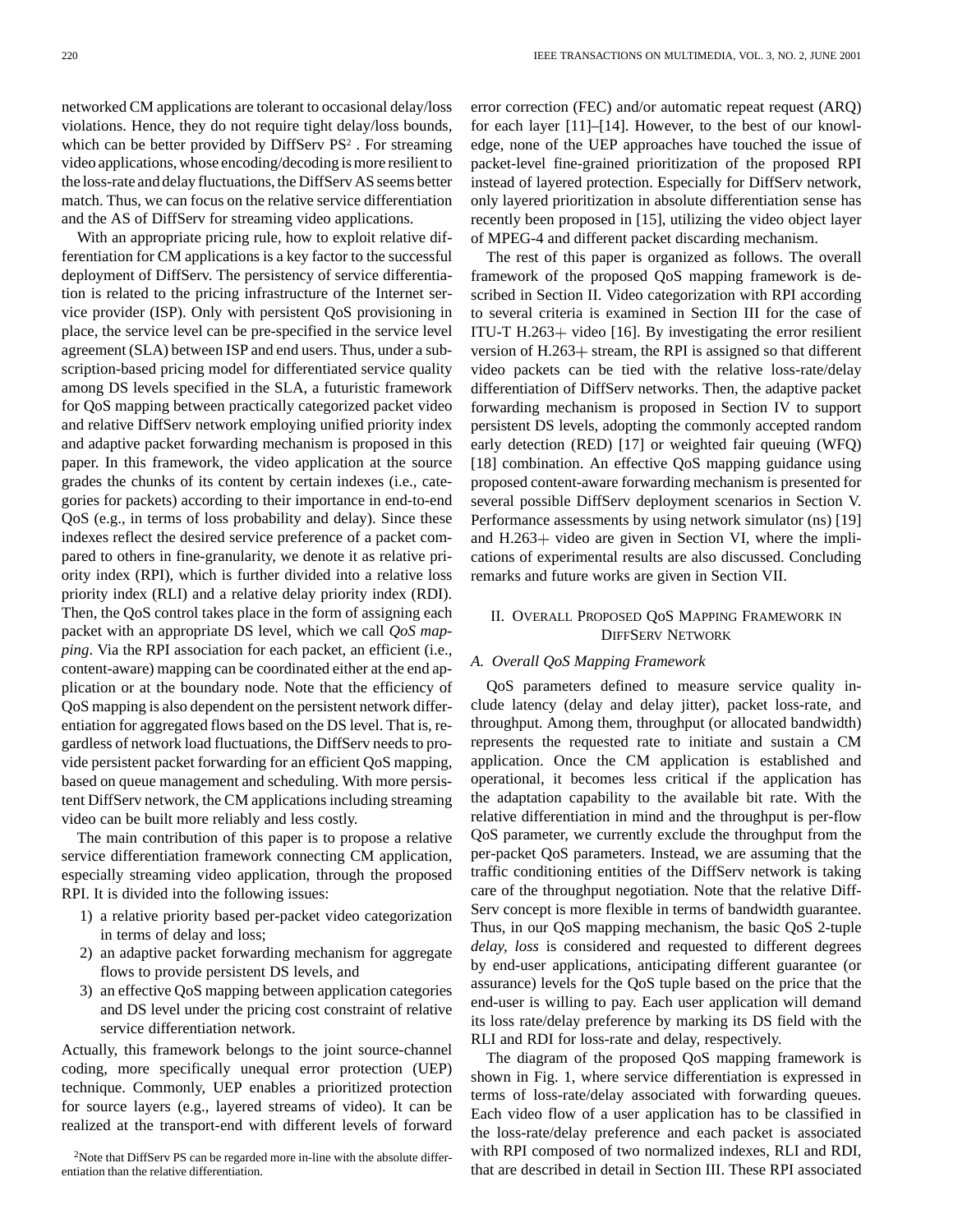

Fig. 1. Overall QoS mapping diagram based on the relative priority index and network DS levels.

packets are categorized into intermediate *DS categories* in fine-grained manner, albeit independent of underlying network if required. Then, pre-marked packets (i.e., RPI categorized) are conveyed into the DiffServ-aware node for QoS mapping, which can be located at the end-system itself, a special version of DiffServ boundary node, and both. Thus, given a video application and the responding DiffServ network, their QoS mapping is accomplished by mapping (i.e., marking) the relative prioritized packets to maximize end-to-end video quality under a given cost constraint. Then, at the DiffServ junction (i.e., DiffServ boundary node), the packets are classified, conditioned, and re-marked to certain network DS levels by considering the traffic profile based on the SLA and the current network status. Finally, the packets with DS level mapping are forwarded toward the destination through a packet forwarding mechanism that is mainly composed of queue management and scheduling scheme. The forwarding mechanism in a DiffServ network should provide the corresponding network DS levels in the relative proportional differentiation sense. The desired differentiation in queuing may be realized by adopting multiple queues (MQs) with several drop curves such as multiple RED and RED with in and out bit (RIO) [6], [20]. Furthermore, by adopting different weighting factors, a modified version of WFQ scheduling can be used to complement the queue management to provide the desired loss-rate/delay differentiation.

The above QoS mapping framework assumes the existence of a futuristic DiffServ network that supports prioritized variablerate delivery and the associated pricing mechanism. Since a video codec has several options to trade the compression efficiency for flexible delay manipulation, error resilience, and network friendliness, the QoS coordination has to provide a simplified QoS mapping process between the video encoder and the target network. The purpose of introducing RPI is to abstract and isolate coding details from the network adaptation. By assigning RPI to each packet in an appropriate manner (i.e., keeping the fine-granularity as much as possible), the proposed delivery system can accommodate the demand of each packet to achieve the best end-to-end performance in adapting to network fluctuations.

#### *B. Deployment Issues and Scenarios*

Typical DiffServ architecture defines a simple forwarding mechanism at interior network nodes while pushes most of the complexity to network boundaries [3], [4]. The traffic conditioner (composed of the meter, the marker, the shaper, and the dropper) is placed at the boundary of DiffServ network domains. Given this functionality at the boundary, interior nodes use a packet forwarding mechanism with queue management and scheduling for incoming packets to deliver differentiated services to various packets. This DiffServ architecture can bring benefit to both end-user and ISP by providing better service quality for CM application at the willingness to pay more for higher quality. Thus, the design principles for QoS mapping should consider interests of both end-user and ISP. That is, an end-user should get benefit from his DiffServ-aware application in end-to-end quality while ISP should enjoy the merit of flexible charging based on the end-user satisfaction. In order to handle this negotiation, we need to measure the QoS demand of CM application and the QoS supply of DiffServ networks in terms of pre-defined granularity. With a pre-defined granularity, the service differentiation can be demanded by marking differently at end-system to ask for targeted DS levels. It then may be adjusted (i.e., re-marking) in the DiffServ network and handled (i.e., forwarding) accordingly.

Each DS level is identified by means of type of service or DS byte (i.e., DS codepoints) defined in IP headers. DiffServ working group also defines per-hop behaviors (PHBs) upon DS byte to specify the required forwarding behavior for the packets according to DS levels. Among initial PHBs being standardized are the expedited forwarding (EF) PHB for DiffServ PS [21] and the assured forwarding (AF) PHB for DiffServ AS [22]. The EF PHB group specifies a forwarding behavior in which packets see very small losses and queuing delays. The EF PHB, based on the priority queuing, better suits latency stringent applications at the cost of higher price. The AF PHB group specifies a forwarding behavior to preferentially drop best-effort and/or out-of-profile packets when congestion occurs. By limiting the amount of AF flows and by managing the best-effort traffic appropriately, network nodes can ensure a lower loss behavior to AF marked packets. As a result, the DiffServ provides DS levels of different losses and delays. For example, one EF queue, four AF queues with three drop preferences, and one BE queue may be defined as depicted in the network side of Fig. 2. We can draw three equivalent cost lines in Fig. 2, imagining several pricing model possibilities of ISP. Line (a) considers only loss-rate, while line (c) depends only on delay. Line (b) relies on both loss-rate and delay and it is flexible. That is, at the same cost, it provides various service combinations such as one with higher delay but a lower loss-rate and vice versa.

Different DS levels are to be provided based on the marking (on DS byte) of an application packet and different loss and delay is expected according to the requested DS level. Thus, it is natural to think of associating the packet with both loss and delay priorities (i.e., RLI/RDI) rather than loss alone, albeit in a fine-grained manner. For streaming video applications, the RLI association for each packet should reflect the loss impact of each packet to the receiving end-to-end video quality.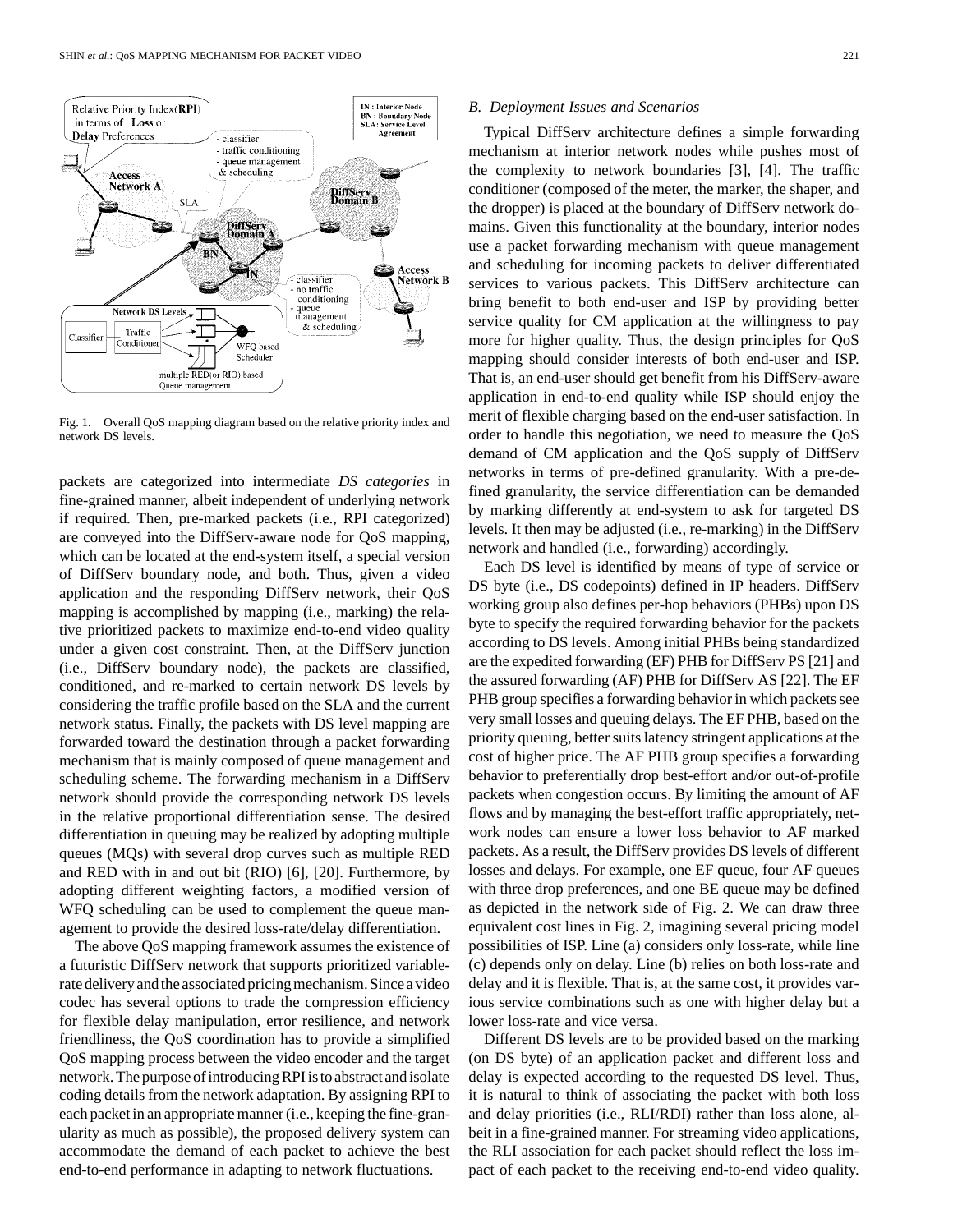

Fig. 2. QoS mapping from source RPI into network DS levels.

For RDI, classification of video streams depends more on the application context (e.g., video-conferencing or video on demand) rather than video contents within a stream. For example, as shown in the source side of Fig. 2, the quality request of two video applications (A) and (B) have clear distinction in terms of RDI depending on application usage, with added variability expressed by RLI. Within a stream, RLI and RDI attributes of packets are however not completely orthogonal, rendering a reasonable classification somewhat difficult (to be discussed further in Section III). Considering complexity in varying RDI per packet, we believe an appropriately fixed RDI with varying RLI for each packet within an application is more than sufficient. Thus, in this paper, we just assign a fixed RDI for all packets of an application as shown in Fig. 2 and try to find out satisfactory range of DS levels for the given RDI.

Given RPI for each packet, our goal is to explore the best QoS mapping for video packets with the content-aware forwarding under a cost constraint. At the end-system, RPI is associated for each packet and it is then categorized into  $k$ th category among  $K$  DS categories. However, it is still up to a specific deploying environment where the QoS mapping is conducted. If the QoS mapping is conducted at the network adaptation unit of the end-system, it can take advantage of its content-awareness (i.e., original RPI) to its extreme. Also, it can cover the early stage of DiffServ deployment, since it does not require any additional supporting network node except for prioritized DS levels. However, it lacks the knowledge on the dynamics of network as well as the aggregation effect of competing flows, which can impede the efficiency of mapping without proper feedback mechanism in place. To better fit into the access network scenario shared by multiple DiffServ-aware applications, it may be worthwhile to introduce a special version of DiffServ boundary node to handle the proposed QoS mapping. With this, we can treat effective QoS mappings between aggregated CM packets and network DS levels (with fluctuating, but bounded service levels) under the traffic condition agreement in the SLA. By adjusting the QoS mapping dynamically by the coordinated interaction with end-systems, one can expect sophisticate exploitation of the DiffServ advantage.

However, note that in this paper we want to promote the futuristic concept of proposed QoS mapping framework while deferring the discussion of the practical issues such as the dynamic QoS mappings and their aggregation effect.3 Focusing on the QoS mapping problem of each single flow, the potential of the proposed framework is intensively investigated. Especially, how to build the required building component such as the RPI association/categorization, the persistent packet forwarding mechanism desired, and the practical formulation of QoS mapping are to be discussed. Thus, with several DiffServ network deployment scenarios and corresponding QoS mappings (to be detailed in Section V), both network and end-to-end video performances of the proposed mapping framework are evaluated through the end-to-end streaming video over the simulated DiffServ networks.

## *C. QoS Mapping Problem Formulation and Guidance Solution*

QoS mapping of the relative prioritized packet on to the DS level can be formulated into the following optimization problem per each single flow as follows. Each packet  $i$  of the flow, mapped to a certain network DS level  $q \in \{0, 1, ..., Q-1\}$ , gets an average packet loss-rate  $\bar{l}_{q(i)}$  by paying unit price  $p_{q(i)}$ . For the sake of simplicity, we currently enforce constraint based on a fixed RDI instead of incorporating it into the optimizing objective. That is, a fixed RDI per flow is used to limit the allowed range of  $[q_{\min}, q_{\max}]$  to which packets can be mapped without violating the delay requirement. Thus, if RLI can represent the loss impact to the video quality successfully, the effort to achieve the best end-to-end quality while satisfying the total cost  $P$  can be formulated into the minimization of the quality degradation  $QD$ 

$$
\min_{\vec{q_i}} QD = \min_{\vec{q_i}} \left( \sum_{i=1}^N RLI_i \cdot \overline{l}_{q(i)} \right)
$$

subject to

$$
\sum_{i=1}^{N} p_{q(i)} \le P,\tag{1}
$$

where total packet numbers of flow is  $N$ , a QoS mapping is denoted by  $\vec{q}_i = \{q(1), q(2), \ldots, q(N)\}\$ , and  $q(i)$  is DS level to which *i*th packet is mapped.

3Regarding dynamic QoS mapping issue, some preliminary investigation is done in our latest work on the specially designed DiffServ boundary node [23].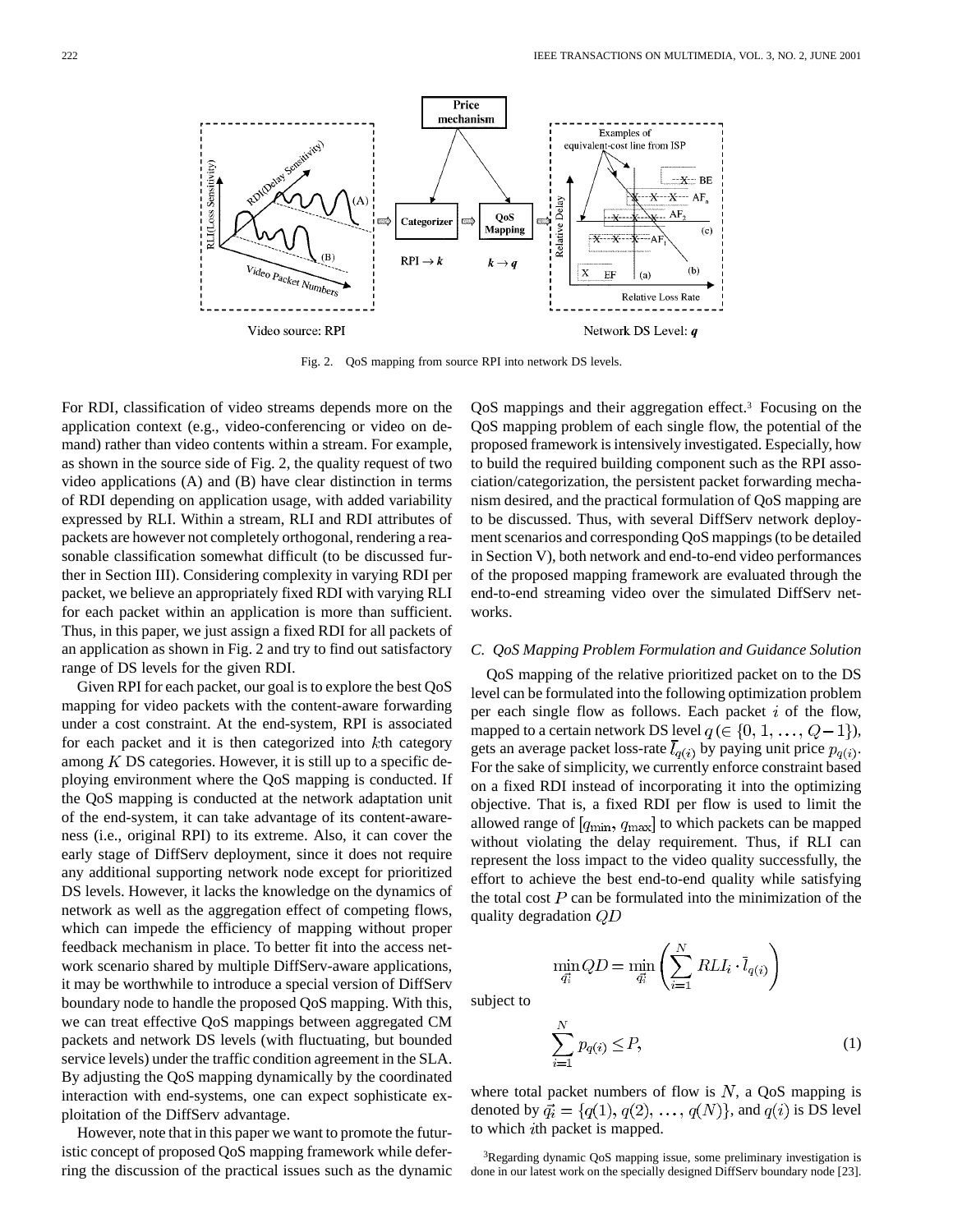However, since individual mapping choice per each packet is too complex, we are trying to solve a simplified problem by fixing the mapping decision for all packets of DS category  $k \in$  $\{0, 1, \ldots, K-1\}$  to a single DS level q. That is, (1) becomes simplified to (2). Here, we only consider an ordered mapping based on the DS category  $k$  such that packet with higher  $k$  only be mapped to at least equal or larger  $q$  than that of lower  $k$ packet. Note that the  $QD$  in (2) is an expected  $QD$ , where the loss impact of a packet belonging to category  $k$  is represented by the average loss effect  $\overline{RLI_k}$ 

$$
\min_{\vec{q}_k} \sum_{k=0}^{K-1} QD_k = \min_{\vec{q}_k} \left( \sum_{k=0}^{K-1} \overline{RLI_k} \cdot \overline{l}_{q(k)} \cdot n_k \right)
$$

subject to

$$
\sum_{k=0}^{K-1} p_{q(k)} \cdot n_k \le P
$$
  

$$
K-1
$$

for

$$
\sum_{k=0}^{K-1} n_k = N \tag{2}
$$

where  $n_k$  is the packet number of k category. A QoS mapping is now denoted by  $q_k^* = \{q(0), q(1), \ldots, q(K-1)\}\$ , and  $q(k)$ is DS level to which  $k$  category is mapped.

To solve the above optimization problem, we should consider the following factors. First, in real situation we have to limit the resource allocation based on the traffic conditioning agreement specified in the SLA with the DiffServ network. Thus, the above formulation has to be constrained further by the traffic conditioning agreement before practical utilization. Next, the cost function in the above may better reflect real situation if the added complexity and the out-of-order arrival handling cost due to dynamically scattered packets over multiple DS levels are included. These factors are assumed negligible at the current stage. Finally,  $p_{q(k)}$  depends on the DiffServ provisioning, which will be decided by the service provider and negotiated in the SLA. Persistent service differentiation implies that average delay and loss rate are proportional to the DS level  $q$  choice. Note, in order to provide the persistent DS levels regardless of the dynamically changing network load, an adaptive packet forwarding mechanism comprising intelligent traffic conditioning, queue management and packet scheduling is highly required.

To use as the guidance solution, assuming that the network DS levels maintain persistent differentiation, optimal solution for idealized situation can be derived as follows. For the idealized network situation, the packet loss-rate  $\bar{l}_q$  might decrease exactly as DS level q increases. Typically, loss-rate  $\bar{l}_q$  increases inversely proportional to DS level q increase.<sup>4</sup> Unit price  $p<sub>q</sub>$  is then assumed to be proportional to DS level  $q$ . Then, the optimal mapping solution  $q_k^* = \{q^*(0), q^*(1), \ldots, q^*(K-1)\}$  to (2) can serve as a guidance. This constrained optimization problem



Fig. 3. Mapping from RLI to the DS level. (Given relationship for  $RLI_k$ categorization, loss-rate per DS level, and the pricing strategy, the Lagrangian formulation leads to optimal mapping.)

can be solved by finding the QOS mapping  $\vec{q_k}$  that minimizes the Lagrangian formula

$$
J_k(\lambda) = \left[ \overline{RLI_k} \cdot \overline{l}_{q(k)} + \lambda \cdot p_{q(k)} \right] \cdot n_k. \tag{3}
$$

Then, by searching around the convex hull from the graph of  $QD_k \equiv \overline{RLI_k} \cdot \overline{l}_{q(k)} \cdot n_k$  versus cost, we can get the optimal mapping solution as depicted in Fig. 3. To be more specific, the solution is to set total price equal to the price budget  $P$  at which the slope  $\lambda$  line intersects the quality degradation curve by adjusting  $\lambda$  under given loss curve versus price (or DS level).

In particular, we can even get closed form solution with further assumption on several relationships for RLI categorization, loss rate per DS level, and the pricing strategy. If average loss-rate of DS level  $q$  is inversely proportional to DS level  $q$ [i.e.,  $\overline{l}_{q(k)} = L/q(k)$ ], and unit price per DS level q is linearly proportional to DS level [i.e.,  $p_{q(k)} = P_1 + P_2 \cdot q(k)$ ]—where L,  $P_1$  and  $P_2$  are given constants—the Lagrangian formula of (3) becomes

$$
J_k(\lambda) = \left[ \overline{RLI_k} \cdot \frac{L}{q(k)} + \lambda \cdot (P_1 + P_2 \cdot q(k)) \right] \cdot n_k. \tag{4}
$$

By trying  $\partial J_k(\lambda)/\partial q(k)$  and the constraint in (2), the resulting closed form solution is expressed by

$$
\lambda = \frac{L \cdot P_2}{(P - P_1 \cdot N)^2} \left[ \sum_{k=0}^{K-1} \sqrt{RLI_k} \cdot n_k \right]^2,
$$
  

$$
q(k) = \frac{P - P_1 \cdot N}{P_2} \cdot \frac{\sqrt{RLI_k}}{\sum_{k=0}^{K-1} \sqrt{RLI_k}} \cdot n_k.
$$
 (5)

This result means that optimal QoS mapping  $q(k)$  (i.e., the mapping k to q) is proportional to  $\sqrt{RLI_k}$  with the weighting factor coming from total budget P and pricing function for  $p_{q(k)}$  since the sum of denominator is a constant.

# III. VIDEO PACKET CATEGORIZATION BASED ON RELATIVE PRIORITY INDEX (RPI)

## *A. Desired Characteristics for Prioritization*

In our approach, the preference over packet loss-rate and delay is determined based on the following criteria. First, it focuses on relative and fine-grained priorities inside an application, relying a linkage to an absolute metric at later stages. When initially marked in the DS field with RLI/RDI,

<sup>4</sup>Note that the loss-rate and DS level may take diverse relationship in real practice. However, this typical relationship seems to provide a reasonable approximation.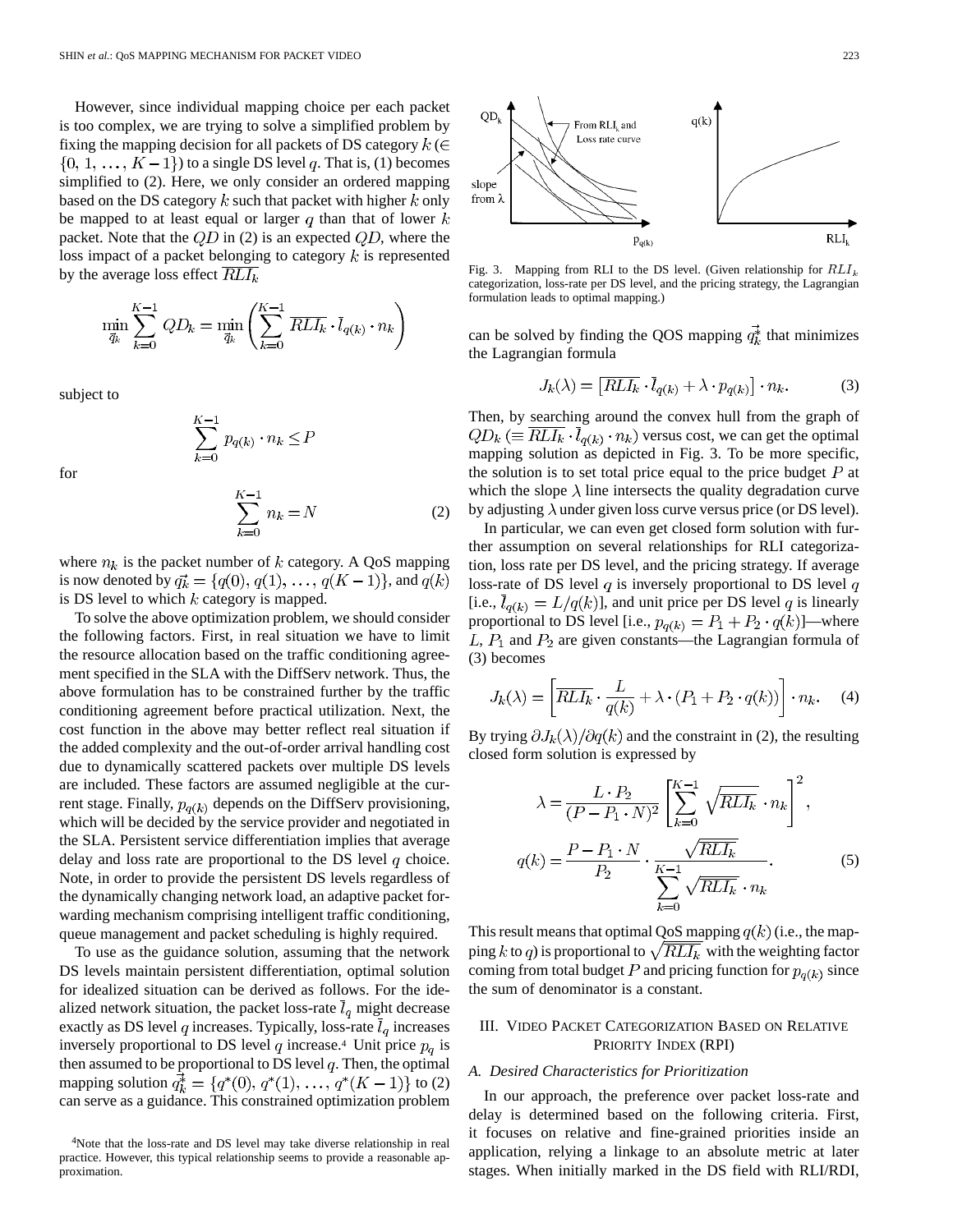video application packets at the user-end have a limited knowledge about the dynamic status of the network and competing applications within the same boundary. The assigned relative priority for each packet is supposed to be interpreted at the DiffServ-aware node. Next, since more assured but not guaranteed service is to be provided, the video application should cope with possible packet losses and delays. The assigned RLI/RDI parameters basically assume that the video stream has already been generated with error resilience features so that the loss or delay of each packet can be tolerated to a certain degree. Finally, the resulting prioritization should exhibit some kind of clustering behavior in the RLI/RDI space so that it can keep its distinction when mapped to the limited DS byte.

As discussed before, delay preference association of video streams depends more on the application context. If we consider different delay for each packet within a stream, different demands on delay are usually connected with the layered coding of video compression. For example, the I, P, B frames of ISO/IEC MPEG-1/2/4 frames has variant demands on delay as well as loss. The situation is similar for the spatial scalable, SNR scalable, and data partitioned layers of MPEGs or H.261/H.263 with the exception of temporal scalable layer. However, as the video application becomes network aware, the trend seems to move gradually toward delay variation even within a stream. A good example is the asynchronous media transmission scenario, where flexible delay margins can be exploited throughout the transmission. This idea is later denoted as delay cognizant video coding in [24] by employing an extended form of regionbased scalability to H.263 video. Multiple region layers within a stream are constructed in [24], where varying delay requirements are associated by perceiving a motion event such as nodding, gestures or maintaining lip synchronization. To be more specific, it assigns the most visually significant region to the lowest delay and vice versa. Since packets with the longer delay demand may arrive late, this presents the opportunity where the network service can route packets through less congested but longer routes and charges at a lower price. Another example is packets of the MPEG-4 system that encompass multiple elementary streams with different demands in one umbrella. This kind of integrated stream can justify the demand for inter-media RDI/RLI differentiation. Thus, we propose to distinguish a packet based on the loss-rate and delay tuple, leaving flexibility to subsequent stages. Note however, that only fixed RDI for a flow is employed currently.

#### *B. Proposed RLI Association and Categorization*

Under packetized video transmission, the RLI assignment for a packet would be best if it can precisely represent its error propagation impact to the receiving video quality. However, the specific method for RLI prioritization is totally application (furthermore video compression scheme) dependent. Thus, we have chosen ITU-T H.263+ video [16] as the evaluation codec, considering its wide acceptance for low-latency video conferencing and its potential for video streaming. Note that there is not much difference among the motion-compensated prediction codecs, which includes both MPEGs and H.261/H.263, regarding this RLI association.

Given frame size and target bit rate, each packet has a different loss effect on the end-to-end video quality due to interframe prediction. Impact of packet loss may spread within a frame up to the next resynchronization (e.g., the picture or the GOB headers) due to differential coding, run-length coding, and variable length coding. This is referred to as spatial error propagation and may damage any type of frame. For temporal error propagation, damaged macroblocks (MBs) affect the non intracoded MBs in subsequent frames which use corrupted MBs as references. Recent researches on the corruption model [25] attempt to model the loss effect. The corruption model is a tool used to estimate the packet loss impact to the overall received video quality. However, most modeling efforts have focused on the statistical side of the loss effect while a dynamic solution is required in our approach. Thus, instead of computationally complex options, we have devised ways to associate RLI to H.263 encoded packet stream with a simple and on-line calculation method.

Basically, we use the error resilient  $H.263+$  stream, compressed at a target rate of 384 kbps for a common intermediate format (CIF) test sequence with 10 frames per second. Several error resilience and compression efficiency options ("Annexes D, F, I, J, and T" with random intra refresh) are used in the generation of the so-called "Anchor" (i.e., GOB) mode stream. The random intra-refresh rate is set to 5% to cover the network packet loss. It is then packetized by one or more packets per GOB, which is dependent on the maximum transfer unit (MTU) size of the IP network. Thus, we propose a simple yet effective RLI association scheme for this  $H.263+$  video stream, which is calculated for each GOB packet.

Hence, the following video factors are taken into consideration for the proposed RLI association. First, the magnitude and direction of the motion vector for each MB is included to reflect the loss strength and temporal loss propagation due to motion. Then, encoding types (intra, intra-refreshed, inter, etc.) are considered. That is, the refreshing effect is added by counting the number of intra-coded MBs in the packet. Lastly the initial error due to packet loss is considered assuming the normative error concealment adopted at the decoder. Then, RLI for a packet may take into account these video factors together by summarizing the normalized video factors with an appropriate weighting<sup>5</sup> as

$$
RLI_i = \sum_{n=1}^{NVF} W^n \times \frac{VF_i^n}{m_i^n} \tag{6}
$$

where  $N_{VF}$  stands for the number of video factors to be considered,  $W^n$  for the corresponding weight factors,  $VF_i^n$  for the magnitude of video factor  $VF$  activity n, and  $m_i^n$  for sampling mean of  $VF<sup>n</sup>$  for i-th packet. The normalization is done on-line through updating sampling mean,  $m_i^n = \frac{i-1}{i} \cdot m_{i-1}^n + \frac{VF_i^n}{i}$  at i-th packet generated time. Fig. 4 shows the resulting RLI assignment example for "Foreman" sequence.

<sup>5</sup>Recently, we have extended our investigation to provide more systematic RPI association and have devised dynamic version of corruption model. By extending the above video factors such as initial error, temporal dependency (by motion vector and MB encoding type), and spatial filtering effect, this MB-based corruption model provides RPI association to approximate the actual loss impact in mean square error (MSE) [26].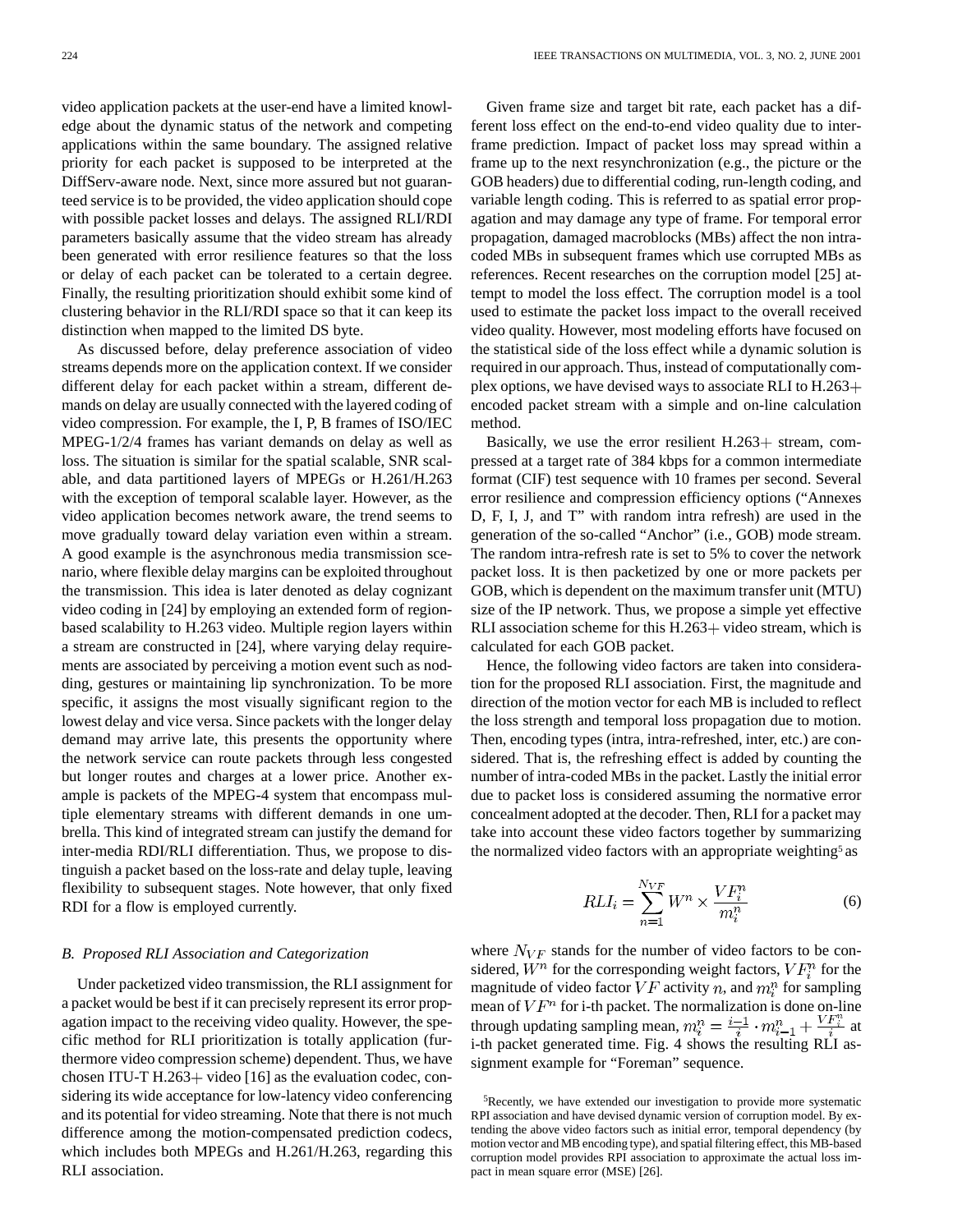

Fig. 4. RLI for "Foreman" sequence obtained by applying  $W^n$ s (0.15, 0.15, and 0.7) for the three video factors of such as motion vector, the number of intra-coded MB, and initial mean square error.



Fig. 5. Packet distribution and average RLI of each video DS category for Foreman sequence.

Finally, RLIs are categorized into  $K$  DS categories to enable mapping to limited DS field space (or eventually to be ready for mapping to more limited network DS levels). In our approach, simple nonuniform quantization of RLI is performed for this categorization. That is, as shown in Fig. 5, the categorization is done with gradually increasing step as the category  $k$  increases. Another possible approach is to categorize packets into equal number (i.e., uniform distribution). After categorization, all packets belong to category  $k$  may be represented by their average RLI value  $\overline{RLI_k}$ .

## IV. PROPOSED ADAPTIVE PACKET FORWARDING MECHANISM

In this section, we present a packet forwarding mechanism to provide persistent network service differentiation in the QoS tuple *delay, loss* even though the network load condition is time-varying. The probable candidate for the required packet forwarding mechanism can be based on the popular weighted fair queuing (WFQ), which is already being deployed in some CISCO routers for IP QoS. However, previous work [27], [28] shows that WFQ with static weighting factors (static WFQ) is not capable of providing the persistent service differentiation in a finer time-scale. A proprietary scheduling is instead proposed for a proportional DiffServ [9], [10], limiting its practical usability. Thus, in this paper, we propose a mechanism to convert



Fig. 6. Control loop for the proposed proportional loss/delay service differentiation (adaptive WFQ).

the combination of WFQ scheduling and multiple RED (more specifically RED with in/out bit: RIO) queue management [6], [20] into an adaptive packet forwarding mechanism named an *adaptive WFQ*. WFQ provides a weighted portion of the shared bandwidth to each class queue according to its weighting factor. Within a class queue, RIO provides a different drop preference through drop probability control algorithm using a different RIO parameter set consisting of the minimum threshold, the maximum threshold, and the maximum drop probability  $(\min_{th}$ ,  $\max_{th}$ ,  $\max_{p}$ ) for each IN or OUT control curve, respectively. Thus, in order to provide differentiated services on distinct classes persistently, we are interpreting the already admitted traffic and adapting to the dynamic network condition. Among several network status indexes such as packet loss-rate, the round trip time (RTT), and the filtered queue length, we select the filtered queue length and its change rate. Then, focusing on the proportional packet loss/delay differentiation, the control loop algorithm is devised, as shown in Fig. 6.

To maintain the relative loss/delay differentiation, weighting factors of WFQ with RIO are dynamically adjusted. The serviced delay/loss ratio per each DS level is dependent on the allocated portion of shared bandwidth at each time interval. If the desired differentiation among  $M$  class queues are quantified as the ratios,  $\delta_i$ ,  $i = 0, 1, ..., M - 1$ . We found the measured loss-rate and delay depend together on the weighting factor  $w_i(t)$  of WFQ heavily. Drop rate on each DS level is proportionally adjustable by setting the RIO parameters  $(\min_{th}$ ,  $\max_{th}$ ,  $\max_{p}$ ) without frequent updating since average queue length reflects the queue build-up condition. Then it is sufficient to change  $w_i(t)$  dynamically in order to get stable and persistent service differentiation in our goal.

The proportional differentiation of delay  $(d_i)$  and loss  $(l_i)$  can be stated as

$$
\frac{d_i}{d_j} = \frac{\delta_i}{\delta_j}, \qquad \frac{l_m}{l_n} = \frac{\delta_m}{\delta_n}.
$$
 (7)

To provide the desired differentiation, the adaptive weighting factors of WFQ,  $w_i(t)$ ,  $i = 0, 1, ..., M - 1$ , for the time interval  $[t - \Delta \tau, t]$  are

$$
\frac{w_j(t)}{w_i(t)} = \frac{\delta_i}{\delta_j} \frac{\overline{q}_j(t)}{\overline{q}_i(t)}
$$
(8)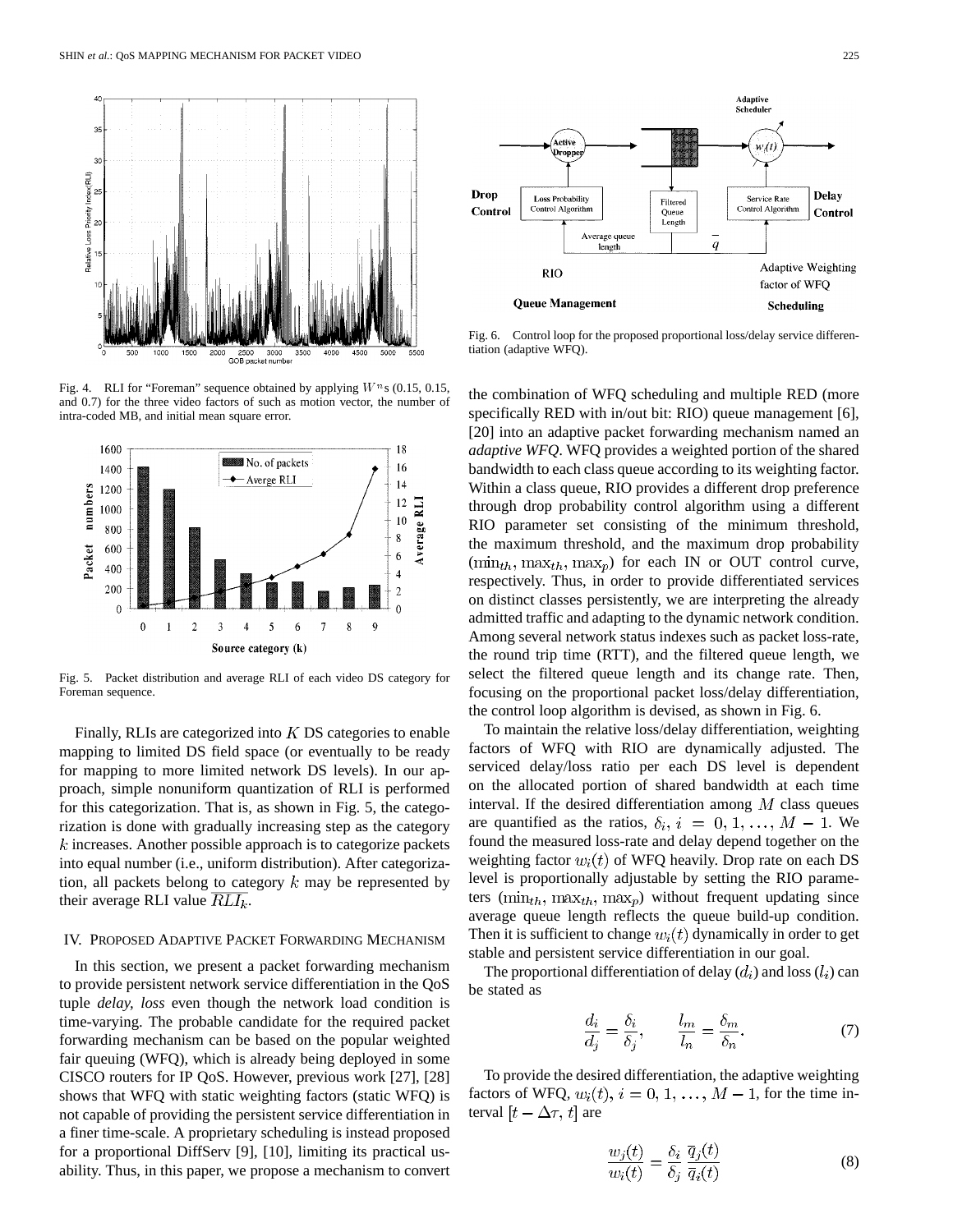TABLE I PERFORMANCE COMPARISON BETWEEN STATIC WFQ AND ADAPTIVE WFQ

|                                | Static WFQ |                 |       | <b>Adaptive WFQ</b> |                 |  |       |
|--------------------------------|------------|-----------------|-------|---------------------|-----------------|--|-------|
| <b>Classes</b>                 | AF,        | AF <sub>2</sub> | BЕ    | AF.                 | AF <sub>2</sub> |  | BE    |
| delay(msec)                    | 11.8       | 17.6            | 33.1  | 10.7                | 18.5            |  | 35.2  |
| deviation(msec)                | 11.78      | 17.37           | 22.33 | 9.96                | 15.53           |  | 57.27 |
| delay ratio<br>between classes | 1.49       |                 | 1.88  | 1.73                |                 |  | 1.91  |
| loss rate $(\%)$               | 6.2        | 11.4            | 34.0  | 6.1                 | 11.5            |  | 25.6  |
| loss ratio<br>between classes  | 1.84       | 2.98            |       | 1.89                |                 |  | 2.23  |

where  $\overline{q}_i(t)$  is the filtered queue length at time t. With the assumption  $\sum_i w_i(t) = 1$ , we have

$$
\left(1 + \frac{\delta_0 \cdot \overline{q}_1(t)}{\delta_1 \cdot \overline{q}_0(t)} + \dots + \frac{\delta_0 \cdot \overline{q}_{M-1}(t)}{\delta_{M-1} \cdot \overline{q}_0(t)}\right) \times w_0(t) = 1.
$$

Then, we can obtain the adaptive weighting factors via

$$
w_i(t) = \frac{\overline{q}_i(t)}{\sum_{l=0, l \neq i}^{M-1} \frac{\delta_i}{\delta_l} \cdot \overline{q}_l(t)}.
$$
\n(9)

To demonstrate the effectiveness of the proposed adaptive forwarding, the loss/delay differentiation performance of static and adaptive WFQ is compared by network simulation. Comparison is conducted for a shared node with three class queues (AF1, AF2, and BE) with 4:2:1 proportional differentiation target. To generate network loads, each queue has been injected with five TCP and five UDP (jittered CBR) traffics. The results have been tabulated in Table I, which shows the enhanced persistence of the proposed forwarding scheme. Also, the average queuing delays calculated per 100 received packets are depicted in Fig. 7 and static WFQ fails to provide the highest priority class queue with the proportional lowest relative delay. In contrast, the proposed adaptive WFQ provides much consistent delay service differentiation between class queues without inversion of QoS parameters. Finally, note that the proposed scheme is compatible with any kind of scheduling schemes, and their weighting factor can adjust the relative delays/losses among different class queues adaptively based on the network conditions.

## V. QoS MAPPING SCENARIOS

Suppose that there are  $K$  categories of video packets indexed by RLI/RDI and  $Q$  DS levels. We now examine the QoS mapping from  $k$  to  $q$  in an open loop control environment (i.e., without feedback) under a cost constraint. Our goal is to provide a practical performance to the solution of the optimization problem given in (2). Remember that each video category indexed by k is to be mapped into the same q DS level without splitting. The following three scenarios are considered. First, the simplified situation, where every packet is assigned to a single queue with different drop preference. In second scenario, content forwarding is extended to MQs. The approach of feeding a video flow into a single  $q$  DS level will be compared to that of spreading packets to MQs. Finally, to check the effect of RDI constraint, MQ situation is evaluated with different delay constraint enabled.



Fig. 7. Average queuing delay comparison of three class queues  $(AF_1, AF_2,$ and  $BE$ ) under (a) static WFQ and (b) adaptive WFQ scheduling schemes.

## *A. Single Queue Scenario with RLI Prioritization*

Current Internet routing still relies on the mixture of FIFO and RED queues with a single queue, which is basically contentblind. Thus, a straightforward extension to enable the loss differentiation by a single queue may be an interim solution toward the DiffServ. Under this scenario, each video stream is assigned to a queue with several DS levels according to its price, which provides the required loss differentiation by adopting multiple drop preference only. Only loss differentiation is considered in this case, since en-queued packets is served as first-in first-out (FIFO) manner and delay differentiation is not possible. This scenario is useful in verifying the appropriateness of the proposed RLI. By comparing it against the content-blind forwarding, we can confirm the effectiveness of our RLI prioritization. Content-based video categorization plays an important role if there exists a cost constraint. This situation represents a certain type of user flows, which cannot afford to pay more, to experience gradual quality loss as traffic increases.

The traffic conditioner based on the static traffic profile from the SLA is not efficient in handling bursty video flows since it is basically content-blind. But with the support of the proposed RLI QoS mapping, the situation changes. By adjusting several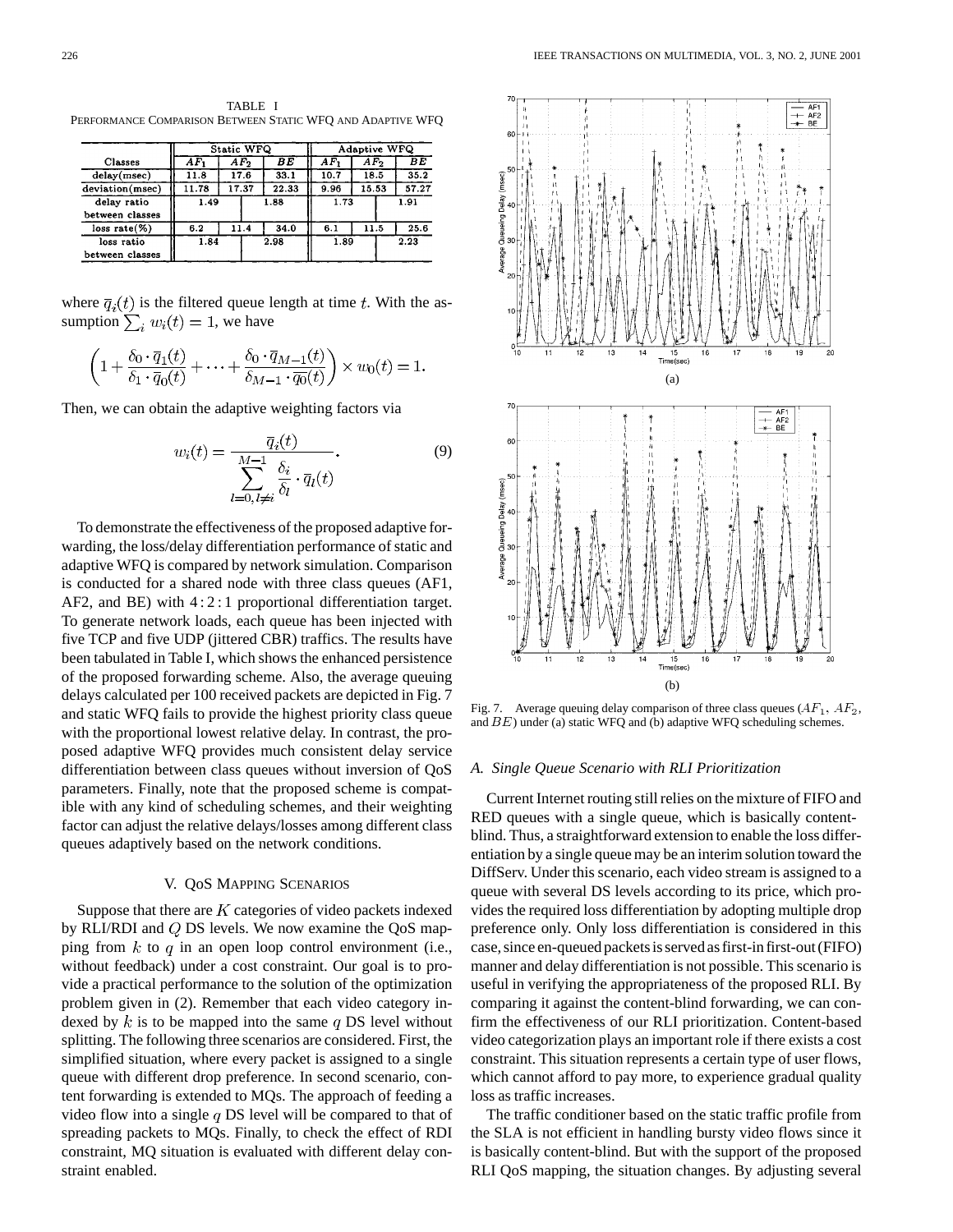

Fig. 8. Quality degradation versus the pricing budget for RLI-based service differentiation with the "Foreman" sequence (Ideal guidance case).

thresholds on the RLI, as shown in Fig. 4 and coupling a target rate with threshold adjustment, loss-differentiation with RLI can be implemented through modified RIO with three-level drop rates. The packets with higher RLI below a target rate will get the desired  $q$  DS level while those with lower RLI are pushed to lower  $q$  DS levels under the cost constraint. This case has simple QoS mapping connecting the RLI threshold with the target rate, and will be evaluated in Section VI-A with experimental results.

#### *B. Multiple Queue Scenario with RLI Prioritization*

The MQ scenario can provide delay as well as loss differentiation. We examine the loss differentiation of MQ here and the loss/delay combined differentiation is to be described next. The QoS mapping is attempted without constraining a stream into a single queue any more. It is, however, assumed that an intelligent receiver is capable of correcting the negative effect (i.e., out-of-order packet arrival), which might be caused by different delays according to the DS levels.

As discussed in Section II-C, we can get a guidance for the effective QoS mapping assuming several input relationships. This guidance mapping is an ideal mapping to minimize (2). If RLI used in this guidance mapping is effective, the resulting QoS mapping can lead to the best end-to-end video quality under the given constraints. First, the categorized RLI relation, depicted in Fig. 5, is used to represent the fine-grained priorities in  $K = 10$ categories. Then, total  $Q = 5$  DS levels are provided as depicted in Fig. 9(a). These DS levels are differentiated according to the assumed cost versus DS level relation (i.e.,  $p_q = 0.1 + 0.2 \cdot q$ ) and the loss-rate versus cost relation (i.e.,  $\overline{l}_q = 0.015/p_q$ ). Thus, for these pre-defined condition, quality degradation versus the cost budget is calculated and plotted in Fig. 8. From each point corresponding to a unique mapping, we can observe the different quality degradation and total cost combination, which as a whole set provide the desired convex hull.

In fact, by checking the convex hull of Fig. 8, we can locate the best mappings for the target pricing budgets. The cases of mapping all packet of  $k$  DS category into a fixed DS level only, denoted by SQ (single queue) mapping, usually produce worst quality degradation. Thus, we have chosen three most efficient mappings that use the same total budgets with the corresponding



Fig. 9. (a) Utilized network DS levels for MQ scenarios: case (A) for delaystringent case and case (B) for delay-tolerant case. (b) Efficient guidance QoS mappings (MQ-A, MQ-B, and MQ-C) for different total cost budgets, which consume equal budgets for  $SQ q = 1, 2$ , and 3, respectively.

SQ mappings, SQ  $(q = 1)$ , SQ  $(q = 2)$ , and SQ  $(q = 3)$ , respectively. Those are multiple DS level mapping cases, denoted by MQ-A, MQ-B, and MQ-C. These QoS mappings are plotted in Fig. 9(b). Also, in K-tuple  $\{q^*(0), q^*(1), \ldots, q^*(K-1)\}\$ format, they are MQ-A {0, 1, 1, 1, 1, 2, 2, 2, 2, 3}, MQ-B {1, 1, 2, 2, 3, 3, 4, 4, 4, 4}, and MQ-C {1, 3, 4, 4, 4, 4, 4, 4, 4, 4}. The gap between MQ-A and SQ  $(q = 1)$  in Fig. 8 represents the efficiency of guidance mapping. The same applies to MQ-B and MQ-C over SQ  $(q = 2)$  and SQ  $(q = 3)$ , respectively. In addition, these mapping sets are in match with the closed form in (5) as a mapping guidance. Finally, note that these guidance mapping sets and their corresponding single DS level mappings are used in the experiment in Section VI-B.

## *C. Multiple Queue Scenario with Both RLI and RDI*

Under this scenario, we consider the MQ mapping with both RLI and RDI together. However, as discussed earlier, RDI is taken into account only at the application level. Users assign RDI to each of their flows according the delay bound requirement of the flow. This limits the use of DS levels for the QoS mapping of a video source as illustrated by case (A) for delay-stringent case or (B) for delay-tolerant case in Fig. 9(a). Within the acceptable range of DS levels, the categorized video stream is mapped. This case has a smaller mapping combination than MQ with RLI only, which actually makes QoS mapping less efficient. In this case, the MQ mapping set is determined as a suboptimal mapping set from the possible mapping combinations of Fig. 8. The experimental result will be presented in Section VI-C.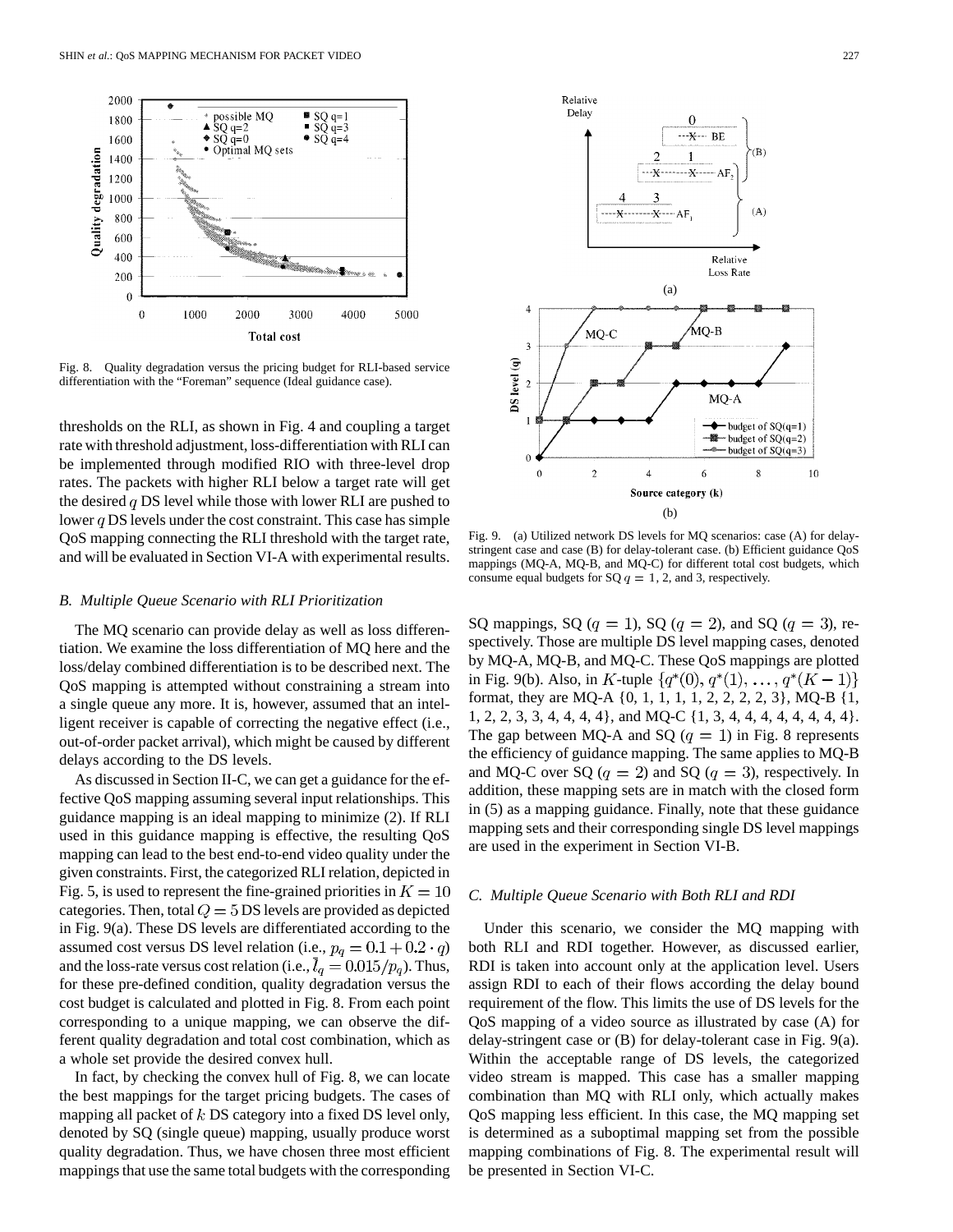

Fig. 10. Overall simulation diagram for H.263+ streaming video over a simulated DiffServ network.



Fig. 11. Network topology model used to generate the DiffServ networks in ns simulation.

#### VI. EXPERIMENTAL RESULTS

In this section, we will demonstrate the performance of the proposed system consisting of video packet categorization through RPI, adaptive packet forwarding, and QoS mapping between video applications and the DiffServ network. Three scenarios are considered as mentioned in Section V. One is the single queue system that is a slight modification of the current Internet while the other two cases are MQ systems with RLI only and RLI/RDI together. The overall simulation setup is illustrated in Fig. 10. The test video trace with RLI is transmitted employing UDP over the ns-simulated DiffServ network, as shown in Fig. 11. The nodes R0–R3 are Diff-Serv-enabled with several network DS levels by using RIO and WFQ. While the video flow competes with other TCP flows, an error resilient decoding is applied to the corrupted H.263 stream. The network is conditioned by different packet drops ranging from 0% to about 10%, which is controlled by the number of best-effort TCP flows and the setting of different target rates in AF queues.

Before going into details of performance evaluation, it is worthwhile to point out that the matching of relative prioritized video packets and network adjustment is dynamic in nature, while the traffic condition agreement in the SLA can only provide the guideline in a static manner. Furthermore, the simulation topology can effect the performance of the proposed algorithm. There are several commonly used topologies such as



Fig. 12. Comparison of packet losses under the single queue scenario (a) without DiffServ and (b) with DiffServ by RLI, where the total packet numbers and the average byte are (2675, 205.8), (2381, 204.5), and (351, 243.2) for DS level 0, 1, and 2, respectively.



Fig. 13. Average end-to-end video performance change according to increasing packet loss-rate (by average PSNR for 300 frame Foreman sequence under the single queue scenario).

Dumbbells (a single shared link), tree-branch (merging traffics toward sink), chain (a mesh-type with other traversing interfering traffics), and so on. The scalability of PHB enables the effect of various network topologies to be minimized especially in relative service differentiation such as AS in which we are interested. Then, we choose the tree-branch type to compare the performance. We find it sufficient to use the interaction simulation setup given in Figs. 10 and 11 to demonstrate the source-network interaction in the DiffServ scenario shown in Figs. 1 and 2.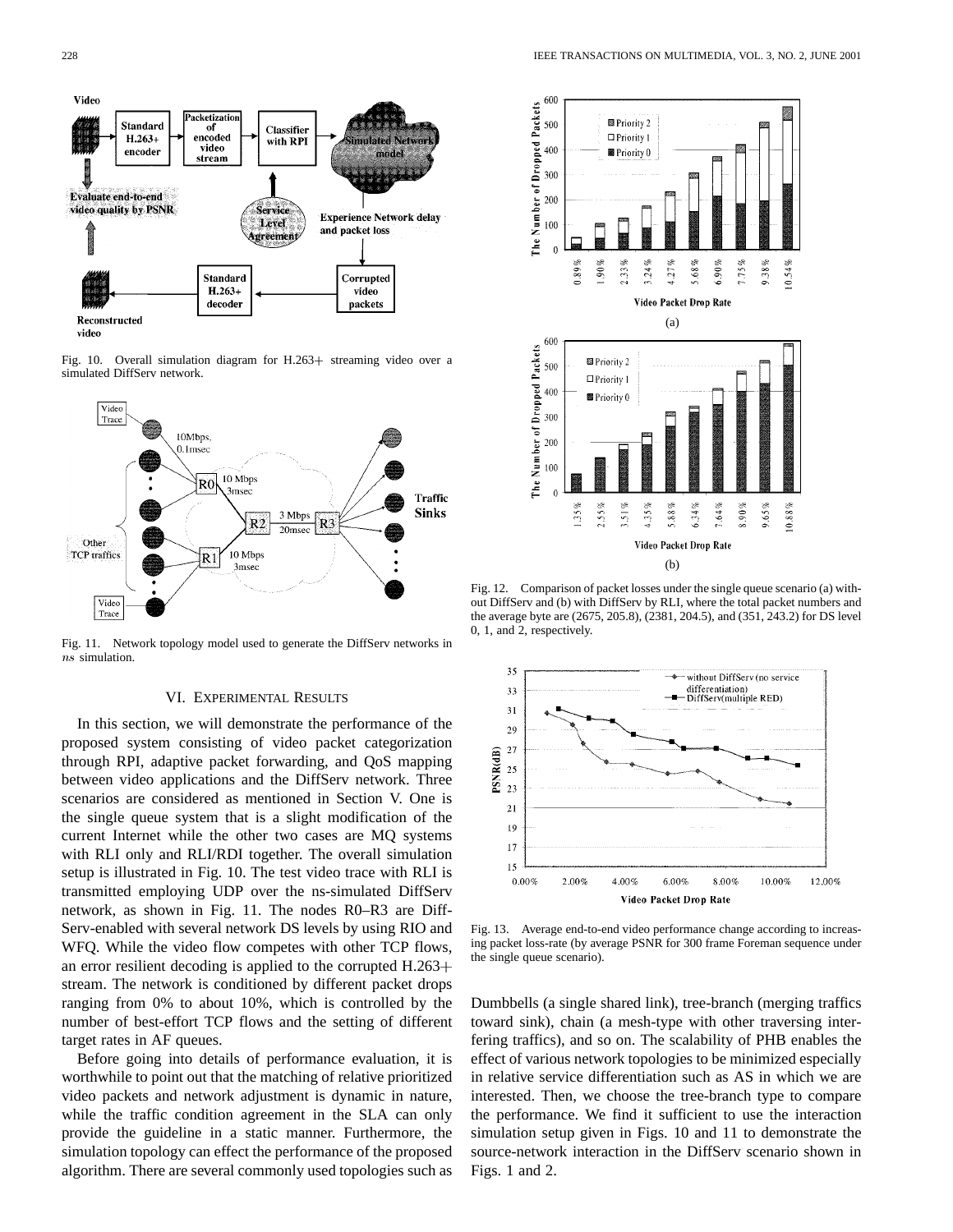

Fig. 14. Performance of the static WFQ and adaptive WFQ with RIO/RED under the MQ scenario for the Foreman test sequence: (a) quality degradation versus cost (b) end-to-end video quality versus network packet loss-rates in SQ mapping cases and corresponding MQ mapping cases.

#### *A. Single Queue System with RLI*

Each video packet with RLI only is mapped to one of three different network DS levels. Three different losses are provided through the multiple RED queuing (i.e., having three drop preferences). The price per packet is set according to the provided packet loss-rate in this scenario. The end-to-end video quality is measured in terms of PSNR. We compare results of DiffServ case to that of RED queue only (i.e., without DiffServ). Experimental results for various packet loss-rates are shown by the associated dropped packet numbers of Fig. 12. Note that packets with higher RLI results in less packet losses, which enhances the performance. The gain of the proposed mechanism with RLI in terms of end-to-end video quality is also shown in Fig. 13. As expected, the loss differentiation shows clear gain in terms of PSNR under the same budget. It also shows that DiffServ case gets better visual quality and graceful degradation over various total loss-rates corresponding to total spent cost in single class queue case. Even though the DiffServ case experiences slightly higher packet loss-rate or spends less total budget, it can perform better. This result is well matched with the relevant results of unequal error protection area.

#### *B. Multiple Queue System with RLI*

The evaluation of the multiple DS level mapping case with RLI is performed. To get a fair comparison, we injected two video traces (from "Foreman") simultaneously into the network simulator and assigned one trace to the fixed SQ mapping (i.e., all k categories into a  $q$  DS level) and the other trace to the corresponding effective MQ mapping with the same total budget. Five DS levels, as depicted in Fig. 9(a), are provided by three class queues in each router R0–R3. The  $AF_1$  queue with RIO processes packets of  $q = 3$  and  $q = 4$ , the  $AF_2$  queue with RIO handles  $q = 1$  and  $q = 2$ , and the BE queue by RED deals with  $q = 0$  traffic. First, weighting factors of static WFQ case for  $AF_1$ ,  $AF_2$ , and  $BE$  are set to be 4, 2, and 1, respectively. For adaptive WFQ, related differentiation ratios  $\delta_i$  among class queues are also 4, 2, and 1. The guidance MQ mapping sets, MQ-A, MQ-B, and MQ-C in Fig. 9(b), are used in comparison to the corresponding SQ cases. Also, the effect of proposed adaptive packet forwarding (i.e., adaptive WFQ) is also evaluated by the comparison with static WFQ. The results are shown in Table II and Fig. 14.

TABLE II

| PACKET LOSS-RATE OF EACH k CATEGORY UNDER DIFFERENT PACKET        |
|-------------------------------------------------------------------|
| FORWARDING MECHANISM. EACH COMPONENT IN [ ] IS THE PACKET         |
| LOSS-RATE (%) OF EACH $k$ CATEGORY AND SAME UNDERLINED CATEGORIES |
| ARE MAPPED TO THE SAME DS LEVEL                                   |

| Mapping Set | Static WFQ                                                | <b>Adaptive WFQ</b>                                      |  |  |  |
|-------------|-----------------------------------------------------------|----------------------------------------------------------|--|--|--|
| $SQ(q=1)$   | $[7.4, 11.9, 11.8, 12.5, 12.1, 6.9, 5.8, 8, 11.1, 6.9]$   | $[9.4, 9.7, 10.9, 10.2, 11.2, 9.2, 10.7, 12, 11.1, 9.5]$ |  |  |  |
| $MO-A$      | $[12.4, 13.6, 12.6, 12.9, 12.4, 7.7, 1.5, 2.3, 4.2, 1.3]$ | $[17.5, 9.3, 11.8, 10.6, 11.2, 0.3, 0.4, 0.5, 0.2, 0]$   |  |  |  |
| $SQ(q=2)$   | $[3.7, 3.3, 2.5, 1.2, 1.1, 2, 3, 4.0, 4.6, 3.7, 2.6]$     | $[4.0, 3.4, 3.8, 2.5, 3.7, 3.4, 2.6, 4.6, 2.8, 3.9]$     |  |  |  |
| $MO-B$      | $[7.1, 1.7, 1.2, 2.1, 1.7, 0.8, 2.6, 2.9, 0.9, 1.3]$      | $[10.0, 10.2, 0.9, 1.1, 0.6, 0.5, 0, 0, 0, 0]$           |  |  |  |
| $SQ(q=3)$   | $[2.0, 2.8, 3.0, 4.5, 3.4, 1.2, 3.7, 5.1, 1.4, 3.5]$      | $[4.5, 3.9, 4.8, 4.5, 4.5, 5.0, 5.1, 5.1, 4.7, 4.5]$     |  |  |  |
| MO C        | $[7.1, 1.7, 1.2, 2.1, 1.7, 2.6, 2.8, 0.9, 1.3]$           | $[10.4, 2.0, 1.1, 1.8, 2.2, 1.5, 2.3, 2.2, 1.5, 1.2]$    |  |  |  |

The measured average of experimental packet loss-rates for each DS category are shown in Table II. The resulting loss-rates show some discrepancy to the targeted ideal loss-rate proportion for each DS level (i.e.,  $4:2:1$ ), which is highly dependent on the network load dynamics. Fortunately we are interested in verifying the advantage of efficient mapping first of all. Also, we want to see the performance improvement based on the proposed adaptive WFQ over static WFQ. With these in mind, let us interpret the results shown in Table II for three total budget cases. From static WFQ results, we can easily notice several failures in providing persistent loss-rate differentiation. It also shows that adaptive WFQ gives more proportional DS levels, which altogether verifies the efficiency of the proposed adaptive packet forwarding mechanism.

The results in Fig. 14 are obtained using almost the same parameters with Fig. 8 by substituting the measured packet loss-rate of each DS level, which is somewhat different from the ideally targeted rate. Fig. 14(a) shows the relationship between the quality degradation and the used total price budget. Fig. 14(b) then shows the corresponding the end-to-end video quality (i.e., PSNR) in both static WFQ and adaptive WFQ cases. The same benefit of MQ mapping is observed like SQ scenario. Note that MQ mapping cases get better PSNR values than SQ mapping cases, even though SQ cases have lower total packet loss-rates, as shown in Fig. 14(b), which tells again the DiffServ gives the benefit of visual quality through effective QoS mapping rather than content-blind single queue mapping with similar budget spending.

Also we want to point out the advantage of proposed adaptive WFQ in addition to effective QoS mapping (i.e., MQ mapping). The PSNR gains in case of adaptive WFQ for MQ mapping are 4, 3.7, and 5.42 dB than SQ mapping while the gains of static WFQ are 3.65, 3.35, and 1.6 dB than SQ mapping. The adaptive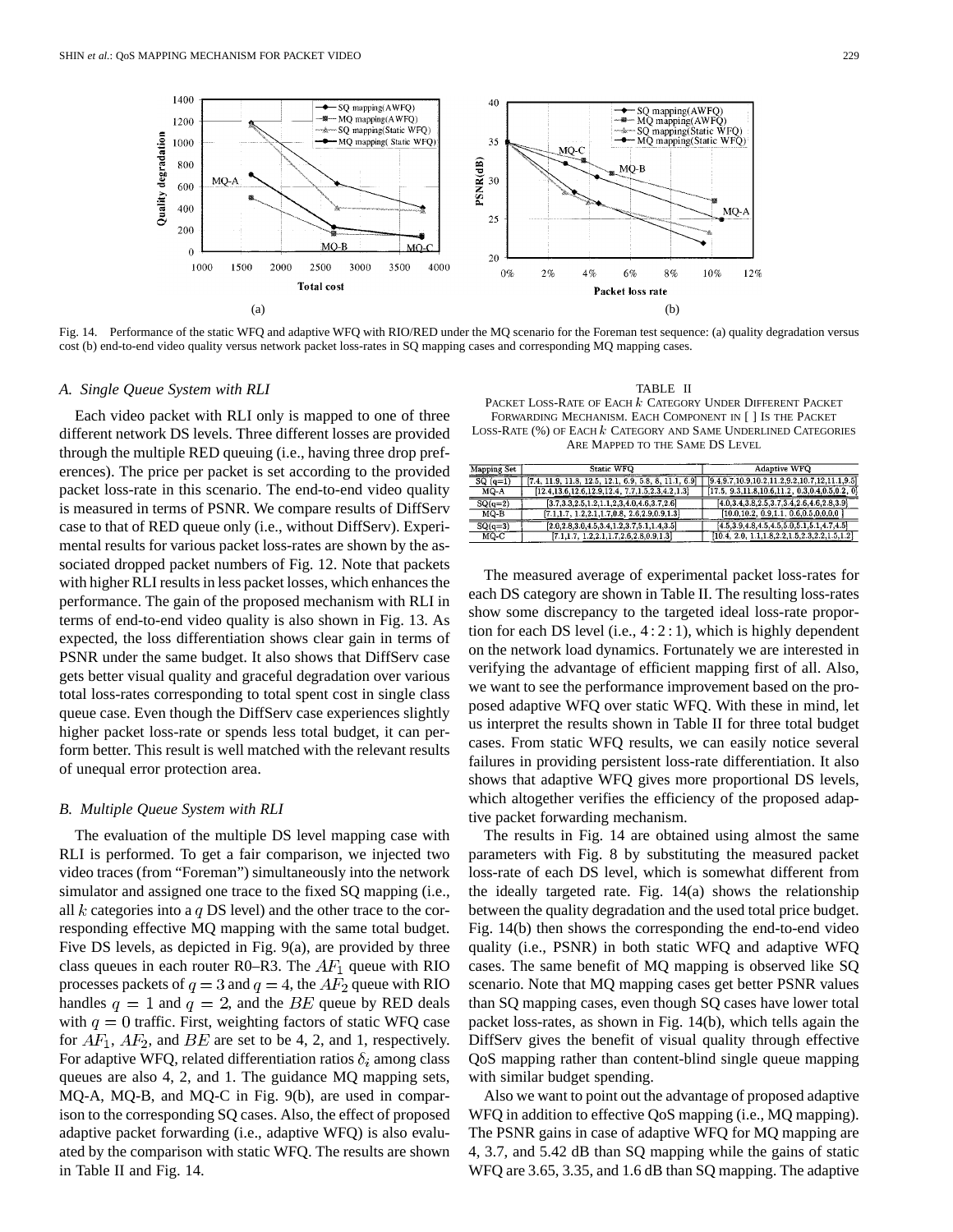

Fig. 15. End-to-end video performance comparison between MQ mapping (MQ-A) and SQ ( $q = 1$ ) with similar cost constraint under the adaptive WFQ.



Fig. 16. Visual comparison of the reconstructed 154th frame of Fig. 15: (a) MQ-A mapping and (b) SQ  $(q = 1)$  cases.

WFQ gets larger service gaps among DS levels than static WFQ, which explains that the loss rate differentiation in adaptive WFQ is more proportional than that in static WFQ. Next, we consider the pattern of quality degradation gaps between MQ mappings and the corresponding SQ mappings. In relative service differentiation, we just want more persistent quality gap at the cost of same price. Fig. 14(a) shows the gaps in quality degradation between MQ and SQ mapping sets in static WFQ are somewhat irregular than that of adaptive WFQ case. This again implies that the packet loss-rate between categories mapped into the same network DS level is more persistent in adaptive case than that of static, which is obvious, as shown in Table II. In MQ-A of static WFQ case, the loss rates among DS levels show service inversion, which violates the relative service differentiation concept. Also the packet loss-rates among categories mapped into the same DS level in static WFQ have larger variation.

For the sake of completeness, PSNR advantage of multiple over single DS level mapping is shown in Fig. 15. Also, the corresponding visual effect is shown in Fig. 16. The visual quality of MQ mapping case outperforms most of the time in visually noticeable range, in case that MQ-A (average PSNR: 27.3 dB) and SQ  $(q = 1)$  (average PSNR: 23.3 dB) experience packet-loss 10.14% and 9.55% under the same total budget.

## *C. Multiple Queue System with Both RLI and RDI*

All conditions are the same as previous Section VI-B, except for the restriction on the multiple DS level mapping. The case (A) of Fig. 9(a) represents more delay-stringent conversational application. It has higher RDI and should be assigned only to  $AF_2$  and/or  $AF_1$ . The delay-tolerant case (B) has lower RDI demand, as shown in Fig. 9(a), may be mapped to rather inexpensive queues such as  $AF_2$  and/or  $BE$ . The resulting mapping

TABLE III PERFORMANCE COMPARISON OF DELAY-SENSITIVE APPLICATIONS (CASE A) AND DELAY-TOLERANT APPLICATIONS (CASE B)

| Performance                  | case A            |            | case B            |             |  |
|------------------------------|-------------------|------------|-------------------|-------------|--|
| Parameters                   | SQ mapping $(a =$ | MO-B       | mapping $(q = 1)$ | MO-7        |  |
| Spent Total Budget in Fig. 8 | 2709              | 2667       | 1625              | 1521        |  |
| $Avg./Var. PSNR$ (dB)        | 26.2/5.17         | 30.7/2.54  | 24.9/4.91         | 28.7/2.61   |  |
| Avg. Total Loss-rate $(\%)$  | 3.39              | 3.47       | 4.96              | 5.28        |  |
| Avg./Var. Delay (ms)         | 98.4/21.60        | 89.6/20.45 | 103.1/18.78       | 121.7/30.72 |  |

are denoted by  $MQ-B'$  and  $MQ-A'$  for Case  $(A)$  and  $(B)$ , respectively. Case (A) shows the comparison of SQ ( $q = 2$ ) versus  $MQ-B' (1, 1, 2, 2, 3, 3, 4, 4, 4, 4)$  while case (B) does that of SQ  $(q = 1)$  versus MQ-A'  $(0, 1, 1, 1, 1, 2, 2, 2, 2, 2)$ . Note that they are using different total price budget.

We expect relatively delay-sensitive case (A) gets better delay/jitter performance than corresponding SQ mapping set. Delay-tolerant case (B) gets better visual quality than SQ mapping at the cost of worse delay/jitter. Experimental results are shown in Table III. In case (A) of Table III, MQ mapping gets better PSNR and better delay/jitter through RLI/RDI-aware QoS mapping. Perceptual video quality comparison between MQ and SQ mappings show similar behavior like MQ with RLI only scenario. In case (B), MQ mapping has similar benefit in average PSNR while gets larger delay/jitters than SQ. But it is tolerable to this application.

# VII. CONCLUSION AND FUTURE WORK

Focusing on the relative differentiated version of IP DiffServ model, we have presented a futuristic QoS mapping framework. RPI-based video categorization, adaptive packet forwarding mechanism, and effective QoS mapping under a given cost constraint is proposed. The RPI plays a good bridging role in enabling the network to be content-aware and provides better end-to-end video quality. The proposed adaptive packet forwarding mechanism provides more persistent network DS levels regardless of network load fluctuation. Practical guidelines of effective QoS mapping is also suggested based on the categorized RPI. The performance of content-aware differentiation was demonstrated by extensive experimental results to justify the advantage of the proposed QoS mapping mechanism.

A couple of issues should be elaborated on further and have been under our investigation. First, RDI association should be extended to include more characteristics within a video stream. A proper combination of loss-rate/delay differentiation will provide a more comprehensive prioritization of the media stream in both intra-media and inter-media sense. Thus, by differentiating each packet with different (albeit varying) loss-rate and delay demands, more enhanced content-aware forwarding might be feasible with the help of upcoming intelligent DiffServ-aware applications. Second, if the end-system adjustment with feedback as a closed-loop is combined with the proposed open-loop QoS mapping, we can expect more persistent QoS mapping. This open/closed-loop idea for QoS mapping control is recently discussed in [29], too. Third, for the MQ scenario, we can explore the forwarding method for proportional differentiation in more depth. Finally, it is interesting to investigate the effective pricing mechanism in distributing a flow stream into MQs.